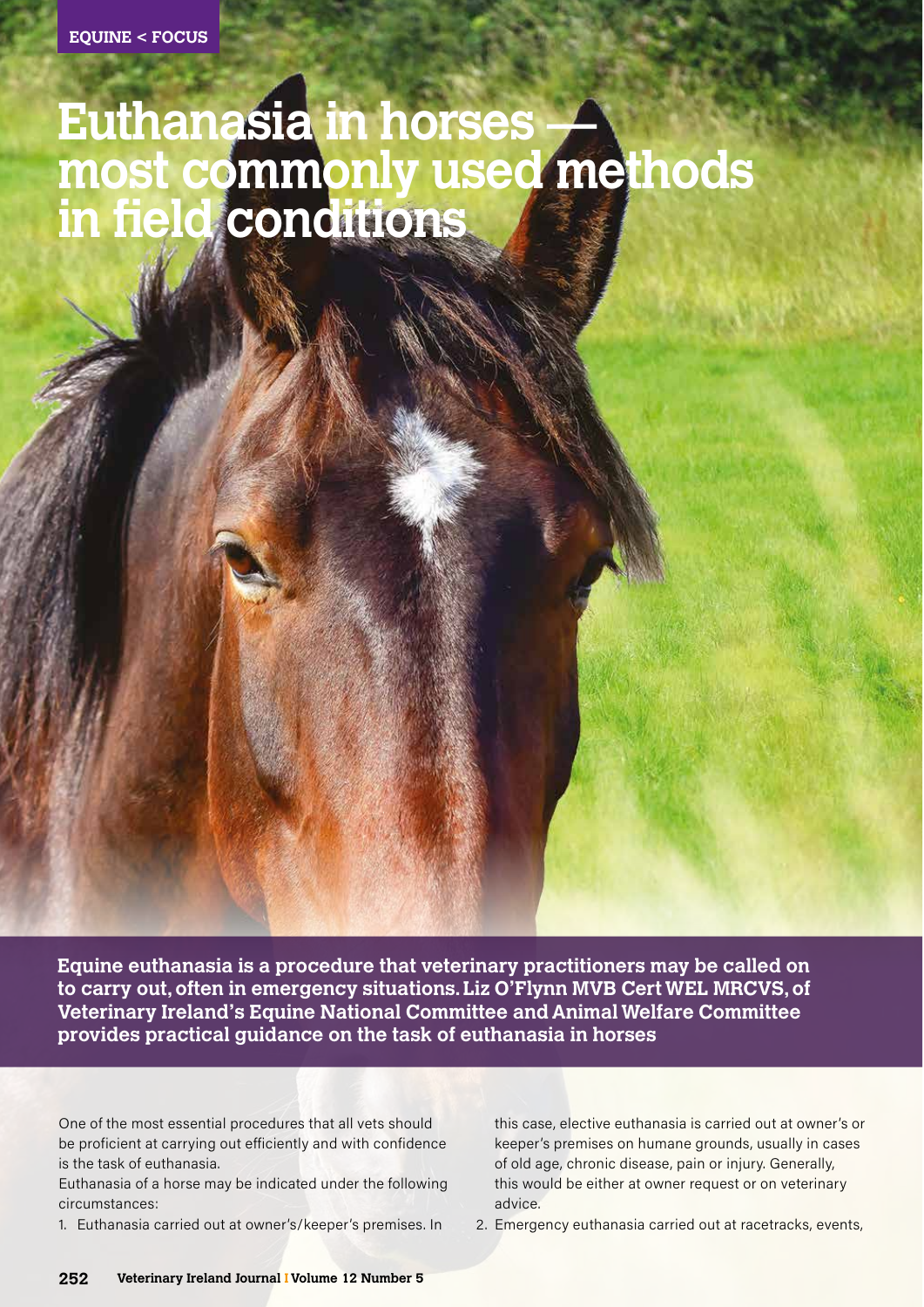point-to-points, shows, on animals with catastrophic injuries.

- 3. Emergency euthanasia as a result of injuries in roadside accidents.
- 4. Humane destruction of animals in extreme cases of animal neglect. Location will vary on a case by case basis.
- 5. Humane slaughter of animal at a licensed abattoir or at an approved knackery.

Euthanasia should effect a quick, reliable death in the most effective way to prevent or minimise pain and distress for the animal. It should cause rapid non-reversible loss of consciousness.

It should be safe for human operators. Where a veterinary clinical decision has to be taken on euthanasia of a horse the following are the main considerations.

# **MAIN CRITERIA**

The decision on the method of euthanasia to be used is based on the circumstances and location as outlined above.

Where emergency euthanasia has to be carried out at an equestrian event, on a racetrack, or a road side accident, the main considerations and criteria should be prioritised by the vet in the following order:

- 1. The welfare of the injured horse.
- 2. Human safety. Relevant instructions should be given by the vet to the handlers. These handlers should preferably be trained and experienced in horse handling and effective use of screens at equestrian events, pointto-points, racetracks. The presence of bystanders at the site should be minimised, etc.
- 3. Time factor: minimise all unnecessary delays likely to increase stress to the horse. Adequate advance preparation should be in place to ensure this.
- 4. Permission of the owner/keeper should be sought by the vet where possible but, in the case of an acute emergency, the decision of the vet on the welfare of the animal takes priority.
- 5. Where the vet considers necessary, a second veterinary opinion may be sought under certain circumstances. It is important that the veterinary team on duty have prior arrangements in place in order to avoid any unnecessary delay in availability of the second veterinary opinion.
- 6. Identification, markings and other relevant details must be taken and recorded, if possible. Where the horse is insured, this is specifically important.
- 7. Disposal of the carcase. Due consideration should be given to all aspects of this, including environmental laws, wildlife, biosecurity and affording respect for the animal and or carcase remains.

#### **FACTORS AFFECTING DECISION ON METHOD OF EUTHANASIA USED**

These factors include whether the horse incurred the catastrophic injury on a racetrack, at an event, or in a road side accident. Elective euthanasia is carried out as part of

a routine end-of-life procedure at the request of the owner in the horse's familiar surrounds of the owner's premises or by humane slaughter at a licensed abattoir supervised by DAFM veterinary staff.

These factors and the relevant national and EU laws will, to a large extent, dictate the method of euthanasia that the vet will use.

# **RECOMMENDED METHODS AND CHEMICALS MOST COMMONLY USED FOR EUTHANASIA OF HORSES**

Euthanasia is carried out by using one of the following two main methods or a combination of both.

- (i) Chemical euthanasia, e.g., Somulose or barbiturates preceded by sedative.
- (ii) Mechanical euthanasia, free bullet using humane killer preferably preceded by sedative where possible.

Captive bolt method of euthanasia, though used routinely in humane slaughter at abattoirs, is not permitted on licensed racetracks in Ireland and should not be used at any equestrian event.

## **USE OF SEDATION PRE-EUTHANASIA**

While the use of a sedative is preferable, this may not always be possible for practical reasons, for example, accessibility of the animal for intravenous injection. Sedation is commonly used pre-euthanasia either with chemicals or the free bullet. This helps to minimise distress or physical discomfort for the horse and also enables easier insertion of a catheter (14 gauge) into the horse's vein. Due to the large volume of chemical used, a catheter is recommended and is commonly used. Where the free bullet is used, sedation may help an excitable horse to relax and to keep the head in position.

If possible, one of the following options for sedation purposes may be used:

- 1. Detomidine (Domosedan) I/V.
- 2. Zylazine (Rompun) I/V.
- 3. Romifidine I/V.
- 4. Acepromazine I/V.

## **CHEMICALS USED FOR EUTHANASIA**

- (i) Somulose administered slowly over 15 seconds, is one of the preferred options.
- (ii) Either Euthatal (Dolethol) 200mg or Euthoxin 500mg may also be used. The stronger product, Euthoxin, is licensed for use in horses. This product may be more effective although it has a more viscous consistency so it is more difficult to inject.

All three products, Somulose, Euthatal (Dolethol ) or Euthoxin, cause a quick loss of consciousness and death with a minimum of pain and distress for the animal. Due to the injection volume of barbiturate, and since it must be given strictly intravenously and quickly, secure intravenous access should be obtained, i.e., an intravenous catheter. Manufacturer's instructions on Somulose advise that where sedation is used, this "may produce a slower onset of euthanasia". However, this is not the general finding of many users of same.

In addition, sedation facilitates insertion of a catheter for